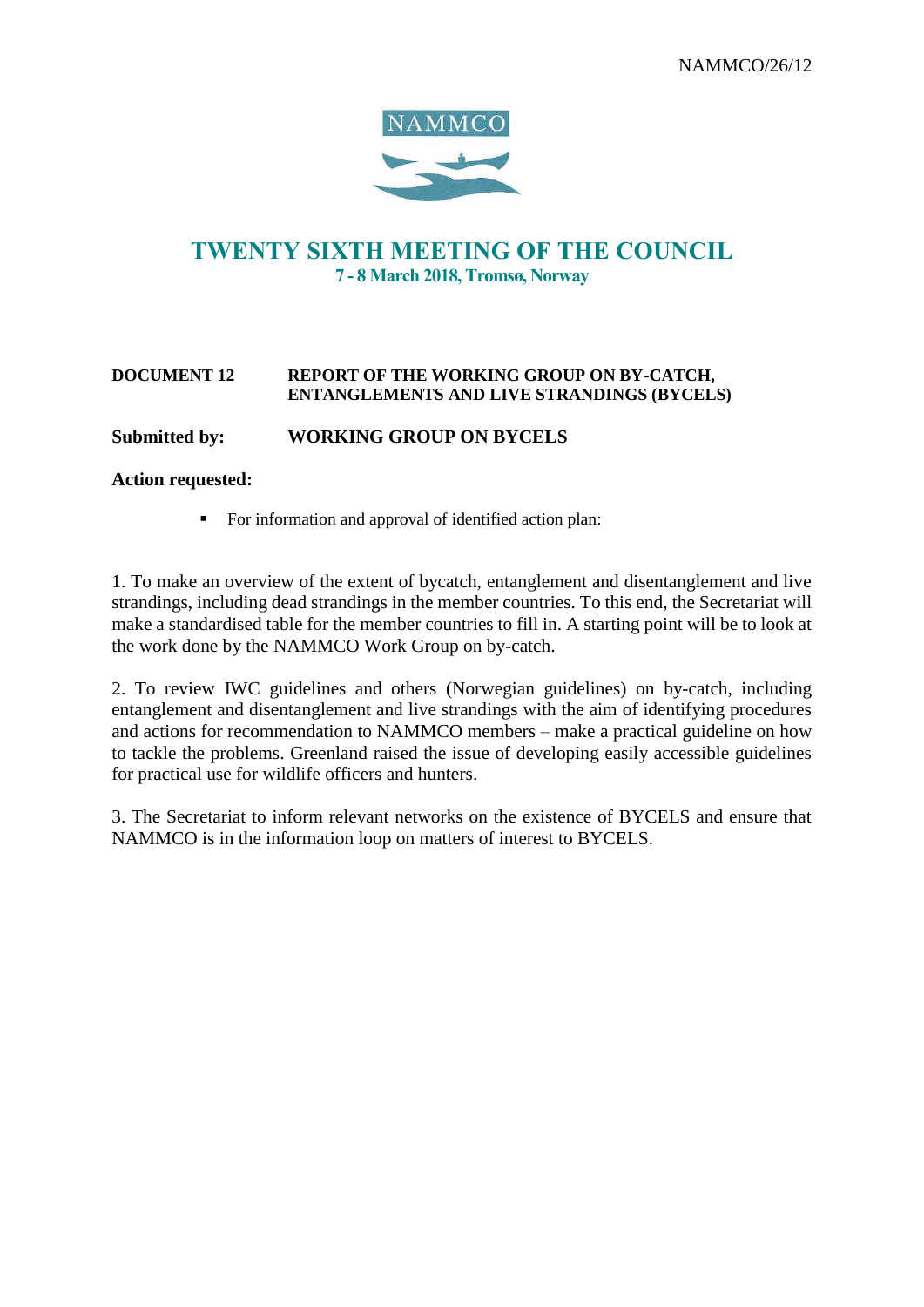The Working Group on By-catch, entanglements and live strandings (BYCELS) met on 15 February 2018 from 09:00 – 15:30 hrs. Present were Guðni Magnus Eiriksson (Iceland), Kathrine A. Ryeng and Hild Ynnesdal (Norway), Nette Levermann (GL), and Signar Petersen (Faroe Islands). Geneviève Desportes, Strahinja Ivanovic (intern) and Charlotte Winsnes participated from the Secretariat.

# **1. OPENING REMARKS AND ADOPTION OF AGENDA**

Charlotte Winsnes welcomed the participants to this first meeting of the BYCELS. Council at its last meeting decided to establish a Working Group directly under Council to deal with animal welfare issues related to by-catch, entanglement and live strandings. Council had agreed on the following terms of reference, document NAMMCO/BYCELS-2018-02/03:

- *1) The Working Group shall upon request from the Council or individual member countries, provide advice on welfare issues related to by-catch, entanglement, and live strandings, affecting marine mammals. The Working Group shall ensure that such advice is based on the best available scientific findings, technological developments and traditional knowledge, with due consideration given to safety requirements for humans*
- *2) Members of the Working Group may raise specific questions for discussion during meetings of the Working Group. The Working Group may make proposals to the Council for specific tasks to undertake within its terms of reference*
- *3) Non-member governments with observer status in NAMMCO may request advice from the Working Group through the Council*
- *4) The Working Group may seek outside expertise if it considers this necessary and appropriate. The WG will nominate its Chair in agreement with FAC*

The meeting reviewed the terms of reference, the draft agenda (appendix 1) and list of documents (appendix 2). The agenda was adopted.

### **2. ELECTION OF CHAIR AND VICE-CHAIR**

Winsnes informed the meeting that in line with the FAC agreed rotation plan for chairs in NAMMCO, Norway is up for the chairmanship of the BYCELS. The meeting agreed to suggest to FAC that Kathrine A. Ryeng be chair. The vice-chair was not elected pending FAC decision on the rotation plan.

### **3. DEFINING THE FOCUS AND WORK AREA OF THE WORKING GROUP**

The chair, Kathrine A. Ryeng, gave a presentation covering issues like:

- Definition of bycatch: By-catch, including entanglement, is the "unintentional capture" of nontarget species in fishing gear".
- Overview of types of fishing gear with gill net fisheries identified globally as the gear with most entanglement incidents occurring.
- Overview of the by-catch problem globally, with examples of typically by-caught species with respect to tooted whales, baleen whales and pinnipeds. Norwegian bycatch estimates in the different groups were mentioned.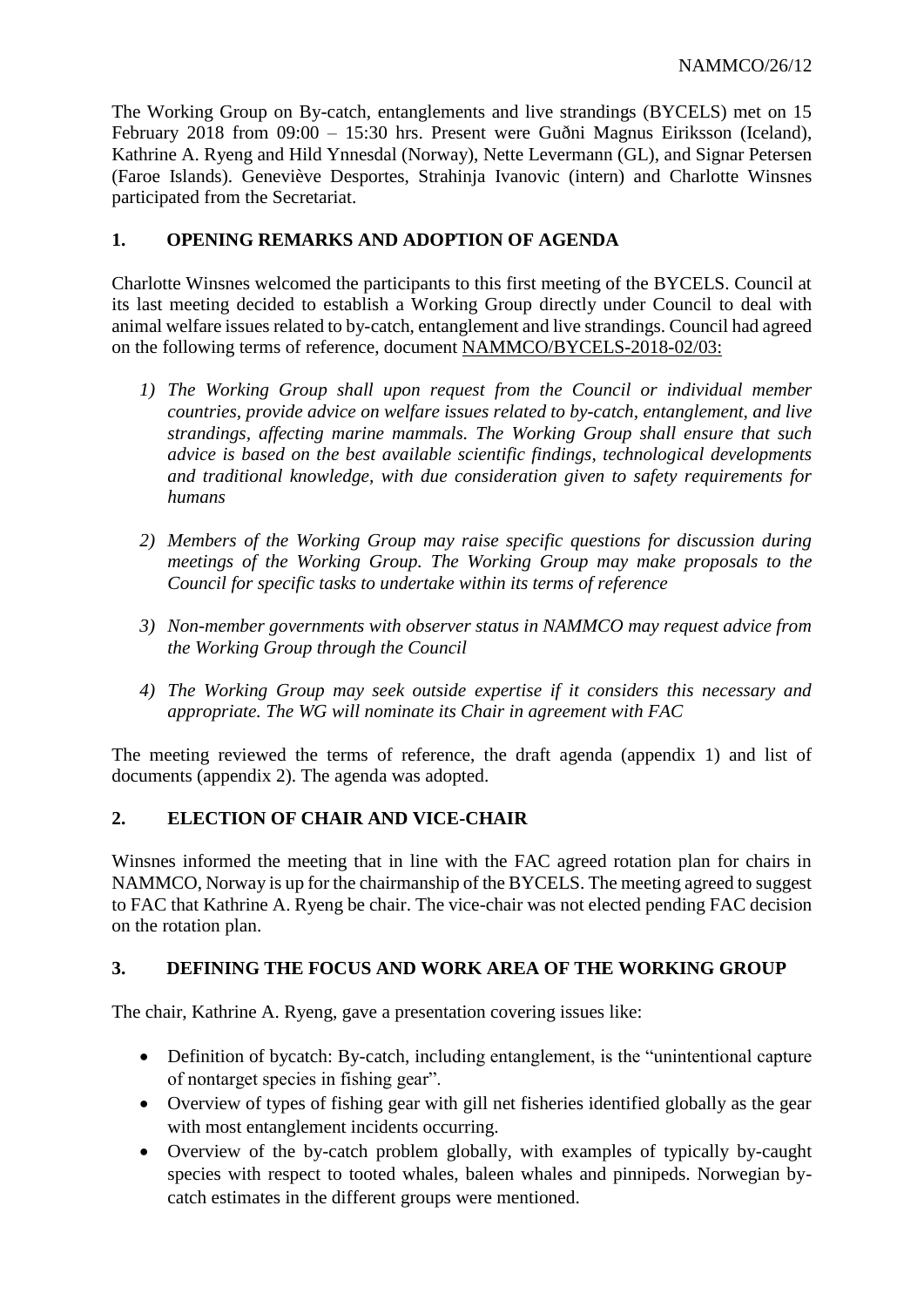- Animal welfare implications of by-catch/entanglements depending on species incidents range from animals trapped under water and drowning (mostly small whales and pinnipeds) to long term suffering (mostly large whales) due to starvation, increased drag, infections and/or severe tissue damage.
- By-catch mitigation.

Prevention is the ultimate goal. No single global solution for large whale entanglements – requires local solutions. Prevention tools is species depended – what works for one species does not necessarily work for another – example acoustic alarms for harbour porpoises

Three mitigation categories:

- o Avoid encounters with fishing gear
	- Management procedures (reduction in fishing activity, closed areas, etc)
	- Reduce the loss of fishing gear
	- Remove lost or abandoned fishing gear
- o Reduce entanglements in such gear where encounters cannot be avoided
	- Gear modification /new types of fishing gear
	- Acoustic alarms
- o Minimize suffering and mortality associated with entanglement when entanglement occurs
	- Purse seine: Release entrapped animals
	- Disentanglement
- Drew attention to the following initiatives:
	- o Global disentanglement response network in IWC, guidelines for rescue operations and training courses
	- o Action plan for whale incidents in Norway describing reporting and allocation of responsibility with respect to live strandings, whale entrapped in aquaculture cages and whale entangled in fishing gear at sea.

The Action plan operating procedures, including euthanasia of whales, are based on "Guidelines for responsible handling of live stranded whales, whale in aquaculture cages, and whales entangled in fishing gear at sea" issued in 2017 by the Directorate of Fisheries

o Norway has institutionalised removal of lost and abandoned fishing gear. Fisheries are required to report position of lost fishing gear and to mark the gear. The Directorate of Fisheries monitors and removes fishing gear in the Norwegian economic zone.

The meeting agreed to review what has been done in other organisations. IWC has done extensive work on entanglements. Both Greenland and Norway have organised the IWC large whale entanglement response training courses, held by David Matilla (leader of the Global Entanglement Response Network).

Reference was made to several Workshops held by the IWC of relevance for the work of the BYCELS with special emphasis on the Workshop on Global Assessment of Large Whale Entanglement and Bycatch Reduction in Fishing and Aquaculture Gear, held in Portsmouth, NH, USA. May 23-26 2016.

The meeting agreed that the aim should be to develop a set of NAMMCO guidelines that would function as advice for member countries.

The meeting also discussed the rational of euthanasia of live stranded animals. It was agreed that for large whales, euthanasia, if feasible, is the best solution from an animal welfare perspective whereas for small whales and pinnipeds the situation might be different.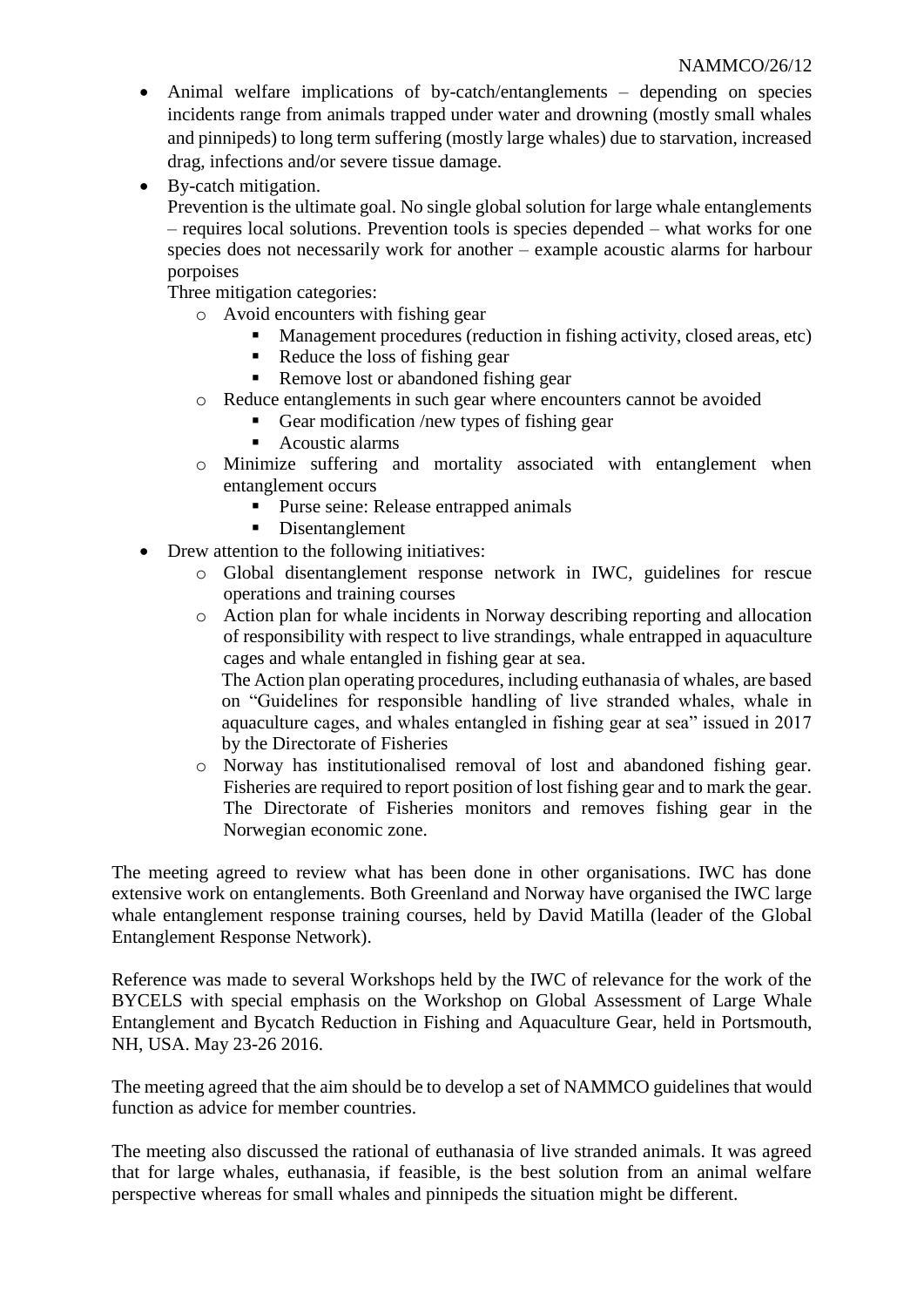The meeting identified and agreed on the following action plan:

1. To make an overview of the extent of bycatch, entanglement and disentanglement and live strandings, including dead strandings in the member countries. To this end, the Secretariat will make a standardised table for the member countries to fill in. A starting point will be to look at the work done by the NAMMCO Work Group on by-catch.

2. To review IWC guidelines and others (Norwegian guidelines) on by-catch, including entanglement and disentanglement and live strandings with the aim of identifying procedures and actions for recommendation to NAMMCO members – make a practical guideline on how to tackle the problems. Greenland raised the issue of developing easily accessible guidelines for practical use for wildlife officers and hunters.

3. The Secretariat to inform relevant networks on the existence of BYCELS and ensure that NAMMCO is in the information loop on matters of interest to BYCELS.

# **4. IDENTIFYING ADDITIONAL EXPERTISE**

The meeting agreed that the expertise of the members of the working group was sufficient for the tasks at hand and that external expertise would be sought when special issues required it. Such as people with fisheries technical gear knowledge and experienced fishermen.

# **5. SWOT**

As an input to a strategy and capacity building discussion going on in NAMMCO, and as a tool for future evaluation, the Chair of NAMMCO, Amalie Jessen, has initiated a SWOT analysis to see where NAMMCO and the different committees stand in terms of strength, weaknesses, opportunities and threats.

FAC had discussed the status of the SWOTs and agreed that it should be done and kept for internal use only. In that way responses would be more in depth and frank. Timing wise it is optimal to do the SWOTS now prior to the Panel Review (PR) report, so that a comparison can be done with what the PR comes up with.

The meeting reviewed the SWOT. It was underlined that the particular elements in the SWOTS do not necessarily represent the view of all members.

# **6. NEXT MEETING**

The next meeting would be in the period  $26 - 28$  November with final date to be coordinated with the meetings of CHM and CIO.

# **7. APPROVAL OF REPORT**

The report was adopted by correspondence on 26 February 2018.